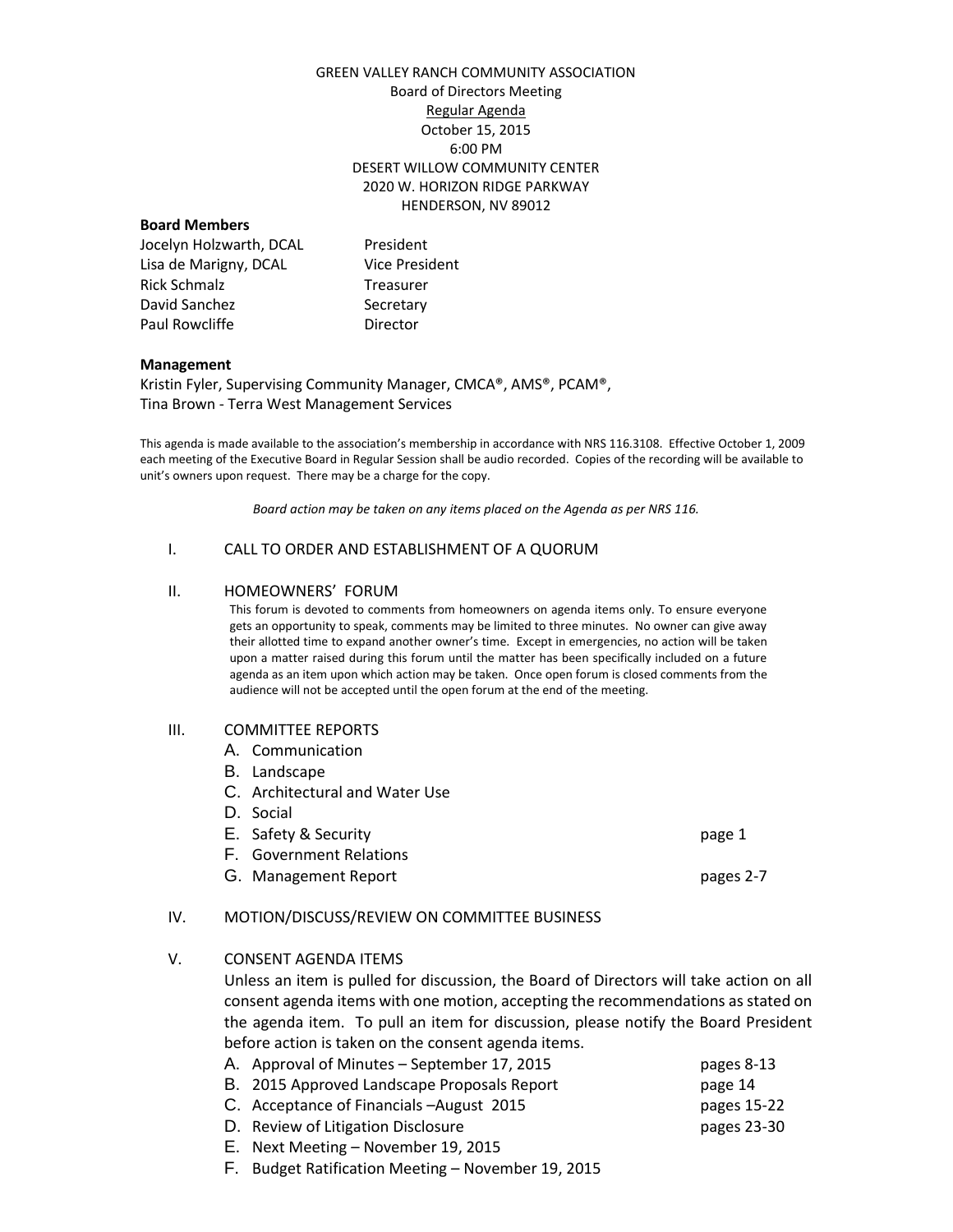| G. Annual Calendar                      | pages 31-32 |
|-----------------------------------------|-------------|
| H. Priorities/Goals                     | page 33     |
| I. Reserve Expense Report               | pages 34-26 |
| J. 2014 Reserve Projects moved to 2015  | page 37     |
| K. 2015 Pending Reserve Projects        | page 38     |
| L. 2016 Reserve Projects                | page 39     |
| M. Election, Budget and Annual Calendar | page 40     |

- VI. Open Sealed Bids Motion/Discuss/Review to approve management to open sealed bids
- VII. FINANCIAL

A. Treasurers Report

- VIII. UNFINISHED BUSINESS
	- A. Root Management Motion/Discuss/Review to delete item 2 of the root management set contract with First Choice and approve management to continue with all root issues as necessary per the prior September approved motion (Management) page 41
		- 1. Clarification on item 2
	- B. Management RFP Motion/Discuss/Review to open sealed bids and postpone until next board meeting (Holzwarth) pages 42-43
		- 1. Workshop October 28, 2015
	- C. Retrofitting two rest areas Motion/Discuss/Review to open bids and possible approve/deny/postpone the RFP for retrofitting two rest areas (Schmalz) Page 44
	- D. ARC Guidelines Motion/Discuss/Review to approve/deny/postpone the amendments to the ARC Guidelines (ARC Committee and Management)
	- E. Repair and paint ungated arches Motion/Discuss/Review to open sealed bids and possible approval to repair and paint all ungated Arches (Management) page 45
	- F. Repair and Paint Friendship Park Gazebos Motion/Discuss/Review to open sealed bids and possible approval to repair and paint the gazebos at Friendship Park (Schmalz) page 46
	- G. Landscape refurbishment for Horizon entryway on Blackwood and two planters on Bobtail Circle – Motion/Discuss/Review to open sealed bids and possible approval for landscape refurbishment for Horizon entryway on Blackwood and two planters on Bobtail Circle (Schmalz) page 47
	- H. Monument Corner Palm, Landscape and Monument Lights Motion/Discuss/Review to open sealed bids and possible approval for lighting for monument corner palm, landscape and monuments (Schmalz)

Page 48

- I. East-West and Parkette Trail Lights Motion/Discuss/Review to open sealed bids and possible approval for lighting retrofit for the east-west and parkette trail lights (Schmalz) **page 49**
- J. Monument Planters Staining Motion/Discuss/Review to approve/deny/postpone the staining of the planters, different samples attached (Schmalz)
- IX. NEW BUSINESS
	- A. Collection Policy Motion/Discuss/Review to approve/deny/postpone new collection policy (Management) pages 50-57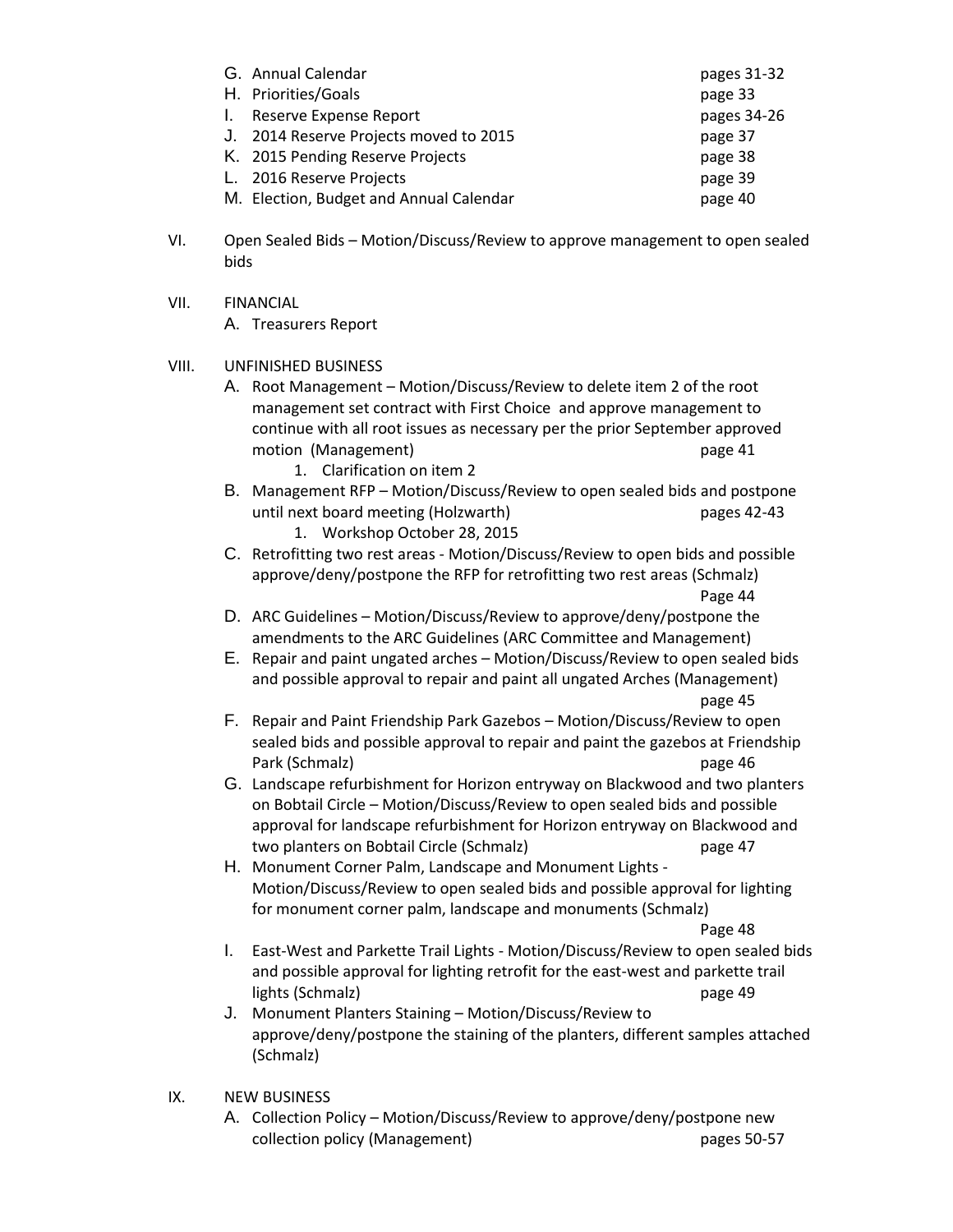- B. Intent to Lien Motion/Discuss/Review to approve/deny/postpone for management to do the intent to lien prior to sending file to collections (Board)
- C. 2 Year Warranty on new installations Motion/Discuss/Review to approve/deny/postpone the ability to have the installers to maintain area for 2 year due to warranty (Vendors)
- D. Revised Landscape Committee Charter Motion/Discuss/Review to approve/deny/postpone the revised landscape committee charter (Board and Landscape Committee) and the committee of the control of the control of the control of the pages 58-60
- E. MDLA report on the Cozy Hill Motion/Discuss/Review to acknowledge the report and take action (Board) pages 61-66
- F. Jaramillo's Proposal 05121501KC for Cozy Hill Park Motion/Discuss/Review to approve/deny/postpone the proposal 05121501KC for the Cozy Hill Park Pages 67-68
- G. Jaramillo's Report on the Landscape Assessment Motion/Discuss/Review to acknowledge the report and take action (Board) pages 69-74
- H. Landscape Safety Assessment Motion/Discuss/Review/Take Action or Other on the safety issues of the assessment page 75
- I. Board Election Ballot Motion/Discuss/Review the board election ballot (Schmalz)
- J. Removal of member from the Landscape Committee Motion/Discuss/Review to remove a member of the landscape committee (Board)
- K. Jaramillo's proposal 09291504SC for rock installation north end of trail by Walnut Village – Motion/Discuss/Review to approve/deny/postpone the proposal 09291504SC to rock installation north end of trail by Walnut Village Page 76
- L. Jaramillo's proposal 09291503SC for rock installation on trail behind Josh Steven's Park on slope – Motion/Discuss/Review to approve/deny/postpone the proposal 09291503SC to rock installation on trail behind Josh Steven's Park on slope page 77
- M. Jaramillo's proposal 09291502SC for rock installation on Josh Steven's Park walkway in raised planter – Motion/Discuss/Review to approve/deny/postpone the proposal 09291502SC rock installation on Josh Steven's Park walkway in raised planter and page 78
- N. Jaramillo's proposal 09281501SC for landscape update on Josh Steven's Park on walkway lower planter – Motion/Discuss/Review to approve/deny/postpone the proposal 09281501SC for landscape update on Josh Steven's Park on walkway lower planter and page 79
- O. Jaramillo's proposal 10051502SC for rock replenishment of DG in the fire lanes Motion/Discuss/Review to approve/deny/postpone the proposal 10051502SC for rock replenishment of DG in the fire lanes page 80
- P. Jaramillo's proposal 10061501SC for grade repair at north side of Bella Vista fence – Motion/Discuss/Review to approve/deny/postpone the proposal 10061501SC for grade repair at the north side of Bella Vista fence

Page 81

- Q. NV Illumination estimate 5008 Motion/Discuss/Review to approve/deny/postpone the estimate 5008 for light damage due to vandalism (Management) page 82
- R. NV Illumination estimate 5009 Motion/Discuss/Review to approve/deny/postpone the estimate 5009 for light damage due to vandalism (Management) page 83
- S. Concrete repair due to last sidewalk inspection Motion/Discuss/Review to approve/deny/postpone the proposal from Intertex for damaged sidewalk due to quarterly inspection (Management) example to quarterly inspection (Management)